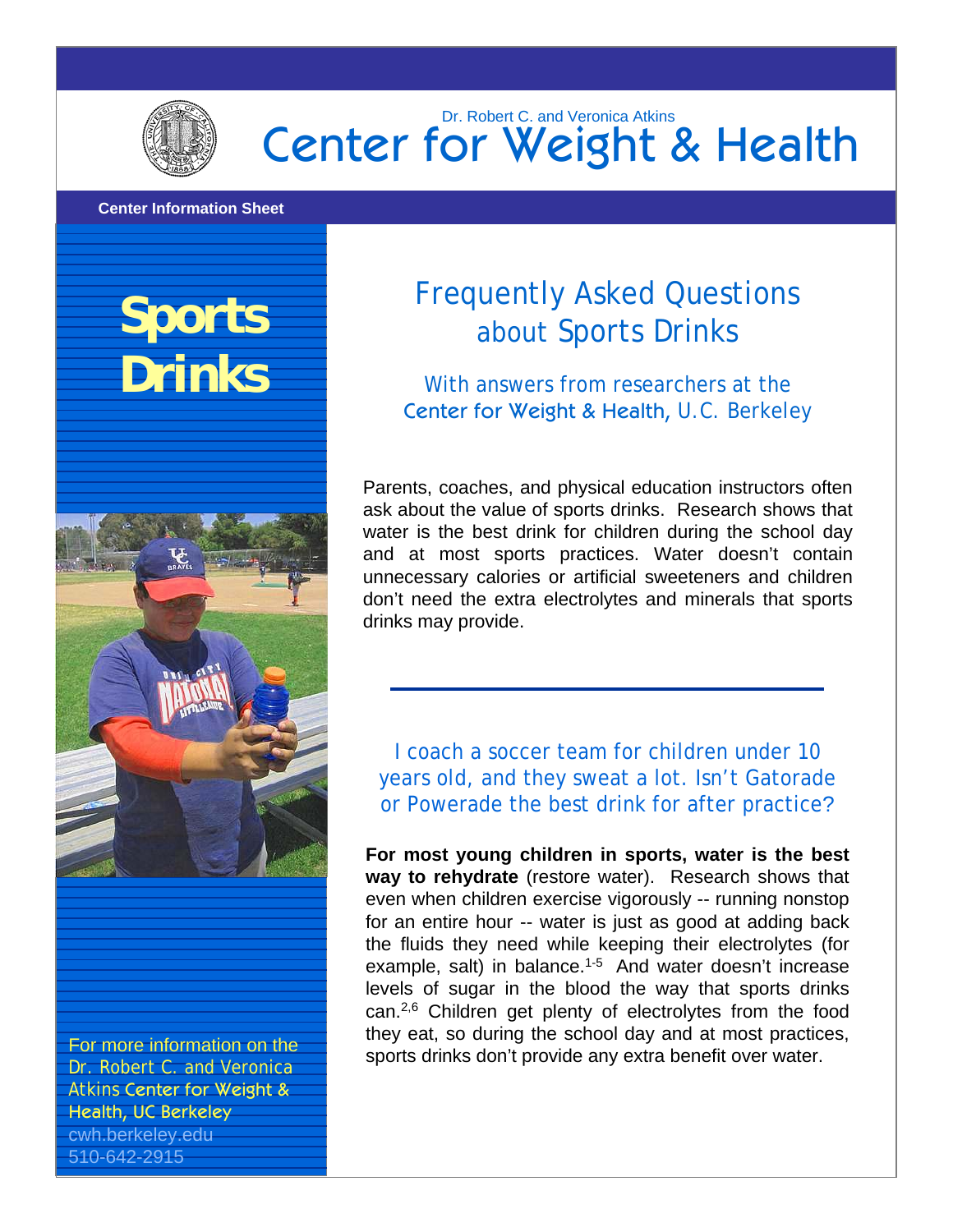# **Sports Drinks**



Aren't sports drinks and juice a lot healthier than soda? And what about Vitamin Water and new sports drinks like Propel, with lower sugar?

Water is the best drink for children. Soda, sports drinks, and nearly all fruit juices provide a lot of extra sugar that children don't need. Many fruit juices have added sweeteners and are processed so that little to no nutritional value remains. While some juices provide vitamins, even 100% juice has the same number of calories as soda so it's better to get the vitamins from fresh fruit. Sports drinks also contain sweeteners and a lot of calories. Those calories add up: a student who drinks one 20-oz sports drink every day for a year could gain about 13 extra pounds! Also, many sports drinks contain high fructose corn syrup (also the main sweetener in soda), which may be linked to increased rates of obesity.<sup>7</sup> While manufacturers are developing products with lower sugar content, they are replacing the sugar with artificial sweeteners such as Sucralose that have no nutritional value. Studies suggest that artificial sweeteners may increase people's taste for sweets<sup>8</sup> and even lead people to eat more after exercising.9

#### My kids love sports drinks and other sugary drinks. How do I get them to stop nagging me for them?

It can be difficult to resist the pressure of advertising. Soft drink companies spend over 2 billion dollars each year advertising their products, with **over 200 million dollars**  dedicated to selling sports drinks.10 You can explain to your child that sports drinks are similar to soda. **Even if your child is thin, the empty calories and refined sugar in sports drinks aren't healthy.** Talk to other parents about your concerns and work with schools and sports teams to promote healthy drinks and snacks such as water, nonfat or lowfat milk, fresh fruit, cut up vegetables, unbuttered popcorn, or nuts.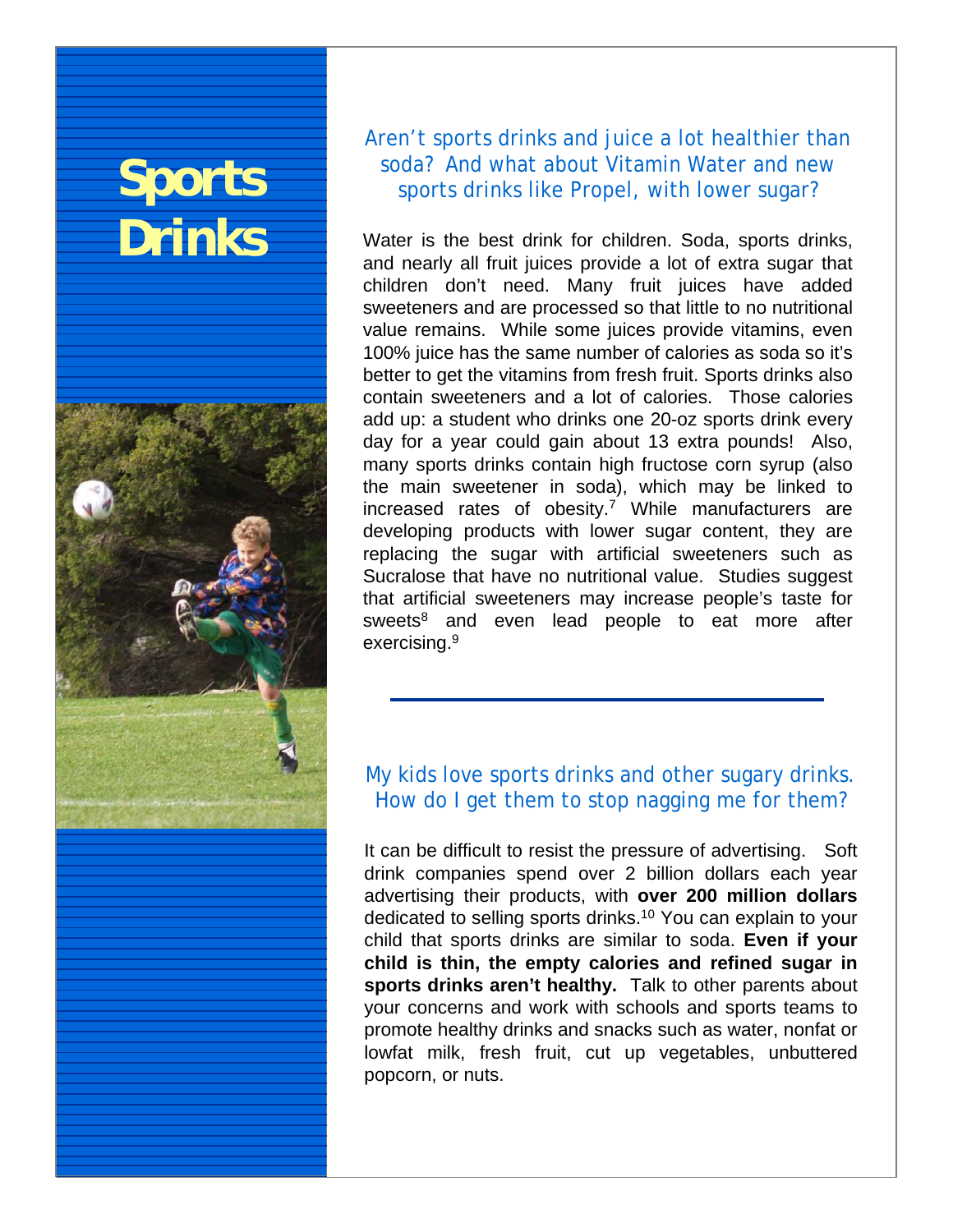If professional athletes are promoting and drinking sports drinks, shouldn't my kids? I want them to be able to do their best. So why not drink what the pros drink?

In  $5^{1-5}$  out of  $6^6$  studies, trained athletes performed just as well with water as with sports drinks during intense exercise of less than one hour. With exercise beyond an hour, athletes may improve certain types of extreme activities like their sprint times – with sports drinks rather than water. $<sup>2</sup>$ </sup> Sports drinks may be appropriate for children in competitive sports when exercising intensely for more than one hour. But **during the school day and at most sports practices, water is the best drink for children**.

#### Is it OK to have sports drinks and other sugared drinks once in awhile? How often is OK?

The drinking of sugared beverages has increased 500% over the last 50 years. Today the average American drinks **50 gallons** of soda each year,<sup>11</sup> which is equal to about 75,000 calories per year! Soda and sports drinks provide no nutritional benefits to children and may contribute to obesity.7 Sports drinks are not okay even once or twice a week at practice or games -- it's recommended that children do not drink any sports drinks or other sweetened beverages on a regular basis. There will undoubtedly be events or parties where these will be the only drink options, but it would be better not to make these drinks part of the normal routine.

My kids don't like water and hate drinking out of the water fountains at school. They'll hardly even drink bottled water. How do I get them to drink the water they need?

Studies have shown that when kids are playing actively they will drink enough water if it's made available instead of sweetened sports drinks.<sup>1</sup> There are special organs in the body that sense when fluid is low and stimulate thirst centers in the brain to make us drink. During almost all activities, children will drink enough water to meet the body's needs.

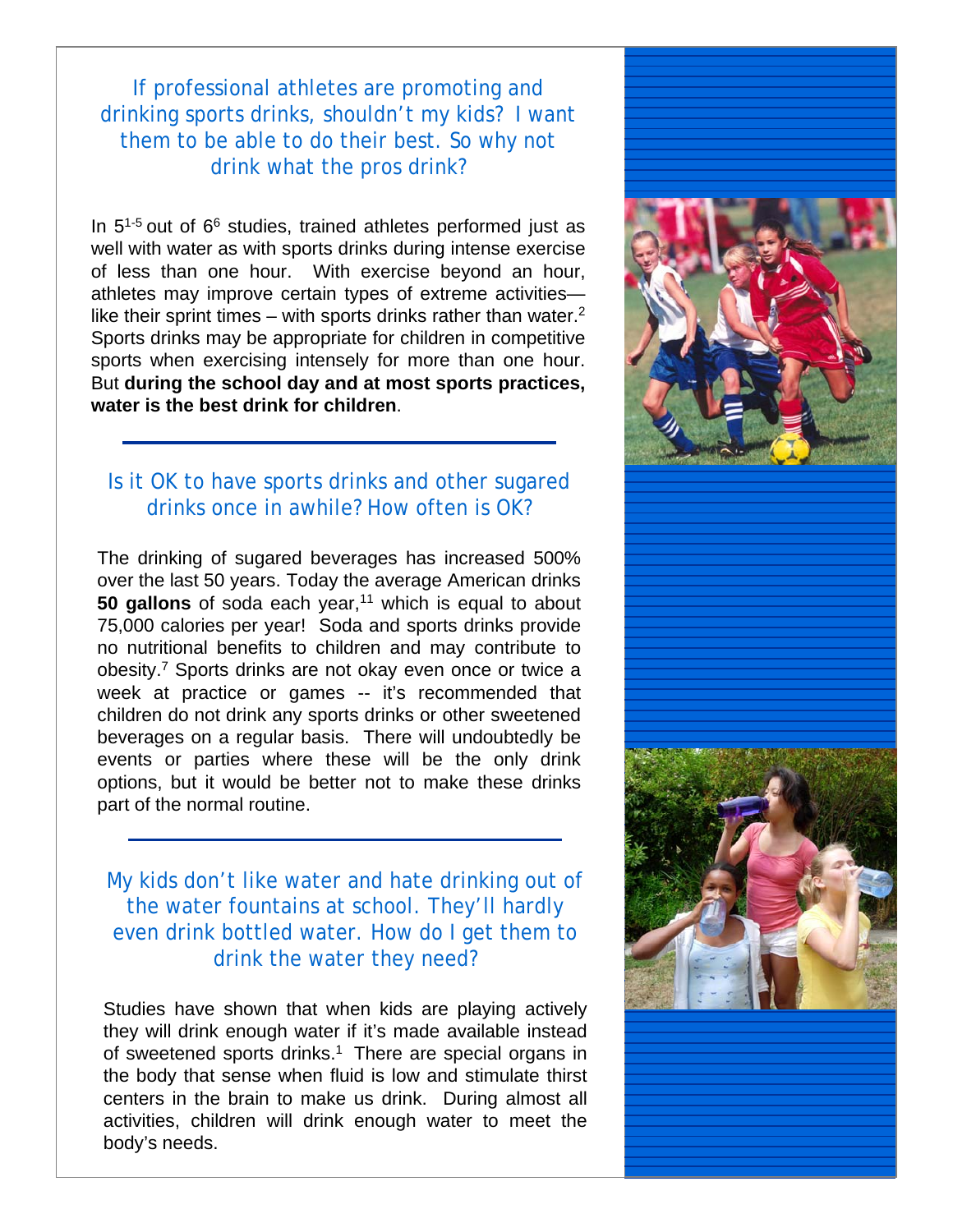

#### References

- 1. Bergeron MF et al. Voluntary fluid intake and core temperature responses in adolescent tennis players: sports beverage versus water. *Br J Sports Med* 2006.
- 2. Davis JM et al. Carbohydrate-electrolyte drinks: effects on endurance cycling in the heat. *Am J Clin Nutr* 1988.
- 3. Dougherty KA et al. Two percent dehydration impairs and six percent carbohydrate drink improves boys basketball skills. *Med Sci Sports Exerc* 2006.
- 4. Meyer F et al. Drink composition and the electrolyte balance of children exercising in the heat. *Med Sci Sports Exerc* 1995.
- 5. Rivera-Brown AM et al. Drink composition, voluntary drinking, and fluid balance in exercising, trained, heat-acclimatized boys. *J Appl Physiol* 1999.
- 6. Sasaki H et al. Effect of sucrose and caffeine ingestion on performance of prolonged strenuous running. *Int J Sports Med* 1987.
- 7. Gross LS et al. Increased consumption of refined carbohydrates and the epidemic of type 2 diabetes in the United States: an ecologic assessment. *Am J Clin Nutr* 2004.
- 8. Rogers PJ et al. Uncoupling sweet taste and calories: comparison of the effects of glucose and three intense sweeteners on hunger and food intake. *Physiol Behav* 1988.
- 9. King NA et al. Effects of sweetness and energy in drinks on food intake following exercise. *Physiol Behav* 1999.
- 10 . 100 Leading National Advertisers Supplement. In: Age A, ed. *Special Report*: Crain Communications, Inc; 2006.
- 11. Gerrior S et al. Milk and Milk Products: Their Importance in the American Diet. *Food Review* 1998

Prepared by: Kristine Madsen, M.D., M.P.H., F.A.A.P. Dr. Robert C. and Veronica Atkins Center for Weight and Health, UC Berkeley, 2007

For more information, visit cwh.berkeley.edu

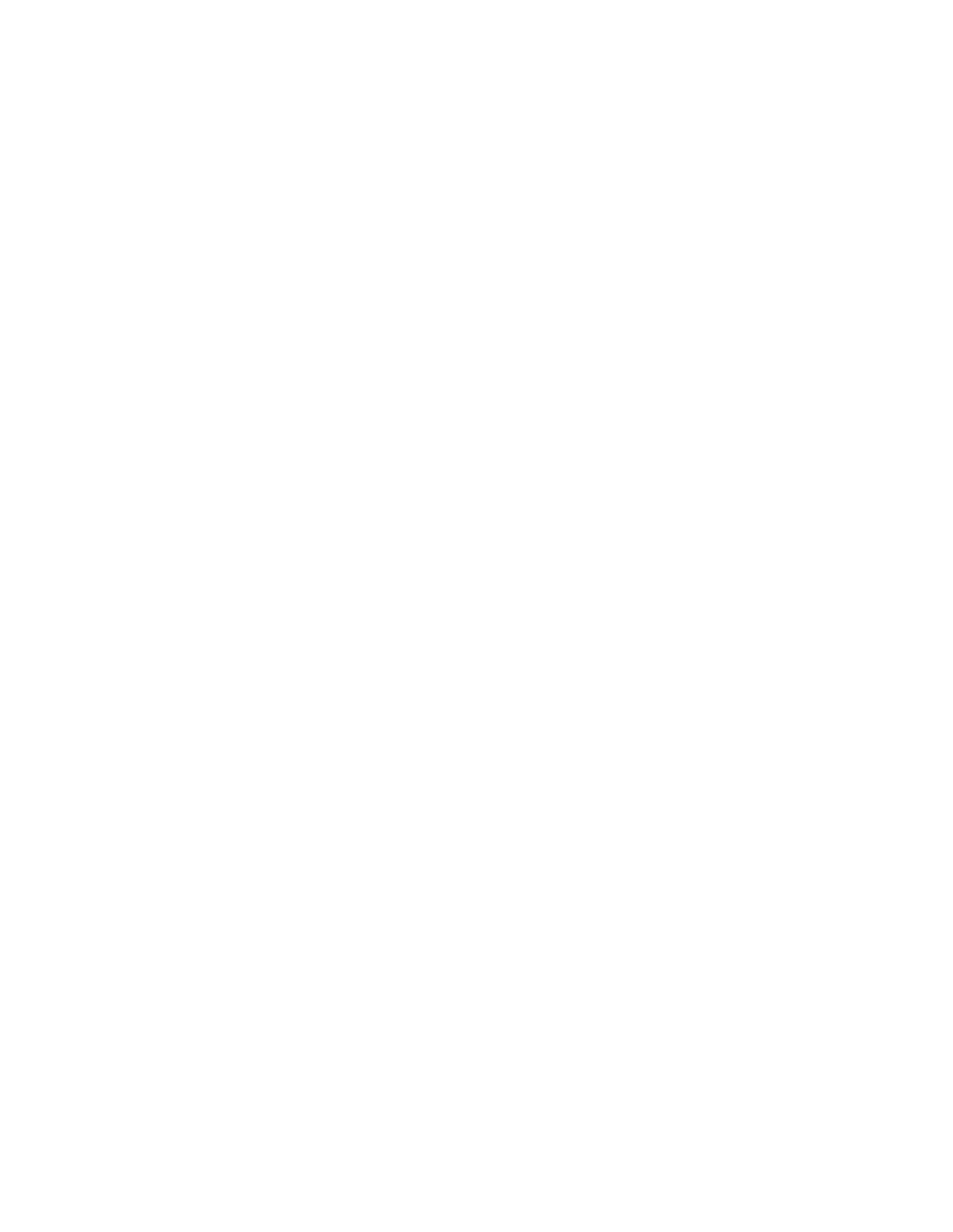

### Centro para el Estudio del Peso y la Salud

#### Hoja Informativa del Centro

## **Las bebidas deportivas**



Para más información sobre el Centro Dr. Robert C. y Veronica Atkins para el Estudio del Peso y la Salud de UC Berkeley: cwh.berkeley.edu 510-642-2915

### Preguntas más comunes sobre las bebidas deportivas

#### Con respuestas de investigadores del Centro para el Estudio del Peso y la Salud de UC Berkeley

Los padres, entrenadores de deportes y maestros de educación física con frecuencia hacen preguntas sobre el valor nutritivo de las bebidas deportivas. Los estudios muestran que el agua es la mejor bebida para los niños durante la escuela y la mayoría de los deportes. El agua no contiene calorías innecesarias o endulzantes artificiales y los niños no necesitan los electrolitos o minerales extras que contienen las bebidas deportivas.

Yo entreno a un equipo de fútbol de niños menores de 10 años, y los chicos sudan mucho. ¿Es cierto que *Gatorade* o *Powerade* son las mejores bebidas para después del entrenamiento?

**Para la mayoría de los niños que practican deportes, la mejor manera de hidratarse (recuperar el agua) es tomando agua.** Los estudios muestran que aunque los niños hagan ejercicio vigorosamente, como correr durante una hora entera sin parar, el agua es igual de efectiva a la hora de reemplazar los fluidos que necesita su cuerpo, al mismo tiempo que mantienen el nivel normal de electrolitos (por ejemplo, la sal).1-5 Además, el agua no aumenta los niveles del azúcar en la sangre como lo hacen las bebidas deportivas.2,6 Los menores obtienen suficientes electrolitos de los alimentos que consumen, así que este tipo de bebidas no les ofrecen ningún beneficio extra con respecto al agua durante la jornada escolar y al practicar la mayoría de los deportes.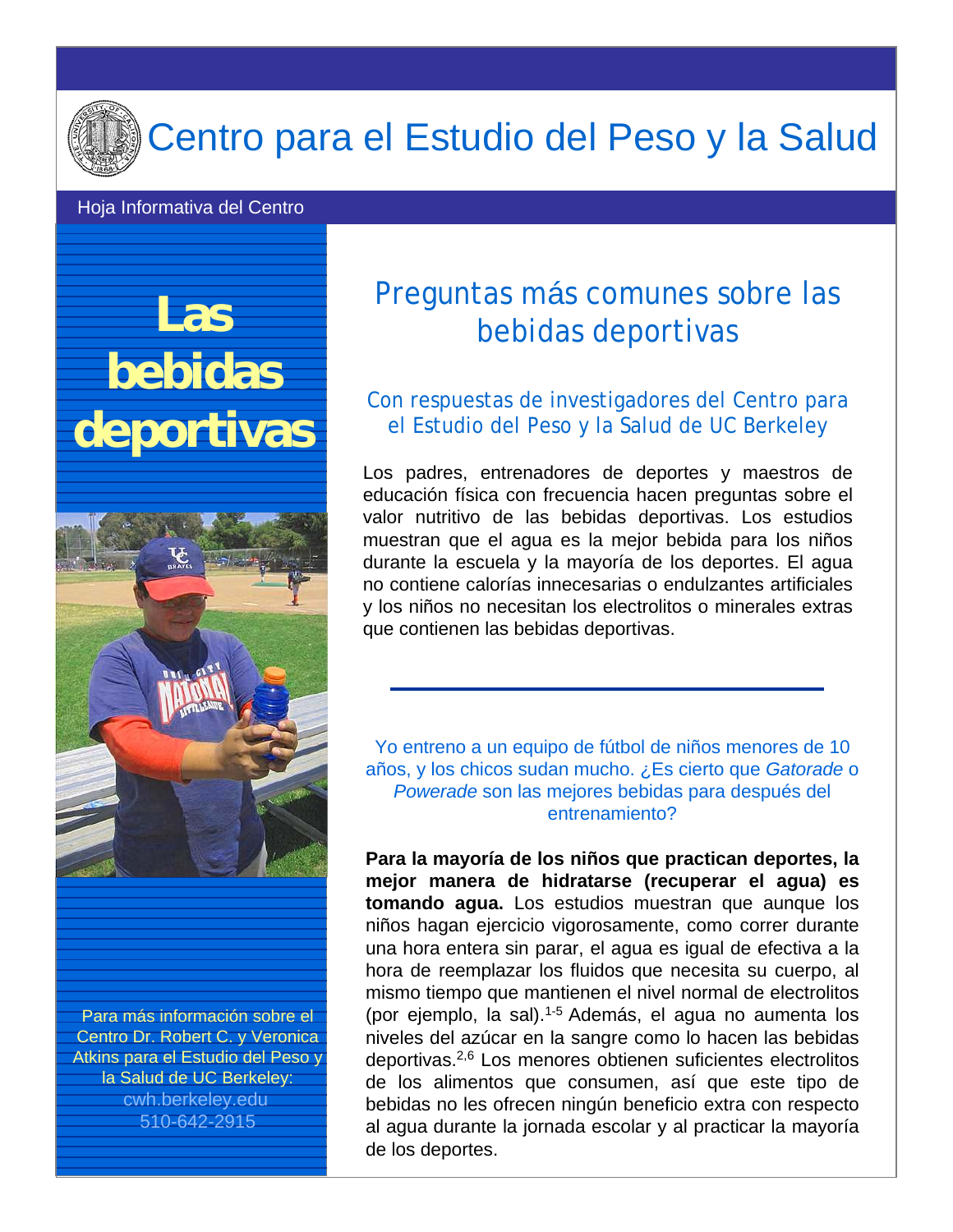## **Las bebidas deportivas**



¿No son las bebidas deportivas y los jugos mucho más saludables que los refrescos gaseosos? ¿Y qué me dice acerca del agua con vitaminas y las nuevas bebidas deportivas como *Propel*, con un bajo contenido de azúcar?

El agua es la mejor bebida para los niños. Las sodas o gaseosas, las bebidas deportivas y casi todos los jugos de frutas contienen más azúcar de la que los niños necesitan. A muchos jugos de frutas les agregan endulzantes y están procesados de tal manera que pierden casi todo su valor nutritivo. Mientras que algunos jugos contienen vitaminas, aun los jugos que están hechos de un 100 por ciento de fruta, tienen el mismo número de calorías que una gaseosa o soda, así que es mejor obtener las vitaminas directamente de las frutas. Las bebidas deportivas también contienen endulzantes y muchas calorías. Esas calorías se multiplican; por ejemplo, un estudiante que bebe 20 onzas de una bebida deportiva diariamente durante un año puede aumentar 13 libras ¡extras! Además, muchas bebidas deportivas están hechas con miel de maíz que contiene mucha fructosa (el principal endulzante de los refrescos gaseosos) y la cual podría estar vinculada a la alta tasa de obesidad.7 Al mismo tiempo que los fabricantes están desarrollando nuevos productos con bajo contenido de azúcar, están reemplazando el azúcar con endulzantes artificiales, tal como *Sucralose* que no tiene ningún valor nutritivo. Los estudios sugieren que los endulzantes artificiales pueden estar aumentando el gusto de la gente por los productos dulces<sup>8</sup> y hasta provocar que coman más después de hacer ejercicio.9

#### A mis hijos les encantan las bebidas deportivas y otras bebidas dulces. ¿Qué puedo hacer para que dejen de pedírmelas?

Puede ser muy difícil resistirse a la presión que ejerce la publicidad. Los productores de bebidas y refrescos invierten más de **2,000 millones de dólares** al año en la publicidad de sus productos, con más de 200 millones de dólares dedicados solamente a la venta de bebidas deportivas.10 Puede explicarle a su hijo que las bebidas deportivas son similares a los refrescos gaseosos. **Aunque su hijo sea delgado, las calorías y los azúcares refinados que contienen las bebidas deportivas no son saludables.** Hable con otros padres sobre sus preocupaciones y colabore con las escuelas y equipos deportivos para promover bocadillos y bebidas saludables como agua, leche sin grasa o baja en grasa, fruta fresca, verduras cortadas, palomitas de maíz sin mantequilla y nueces.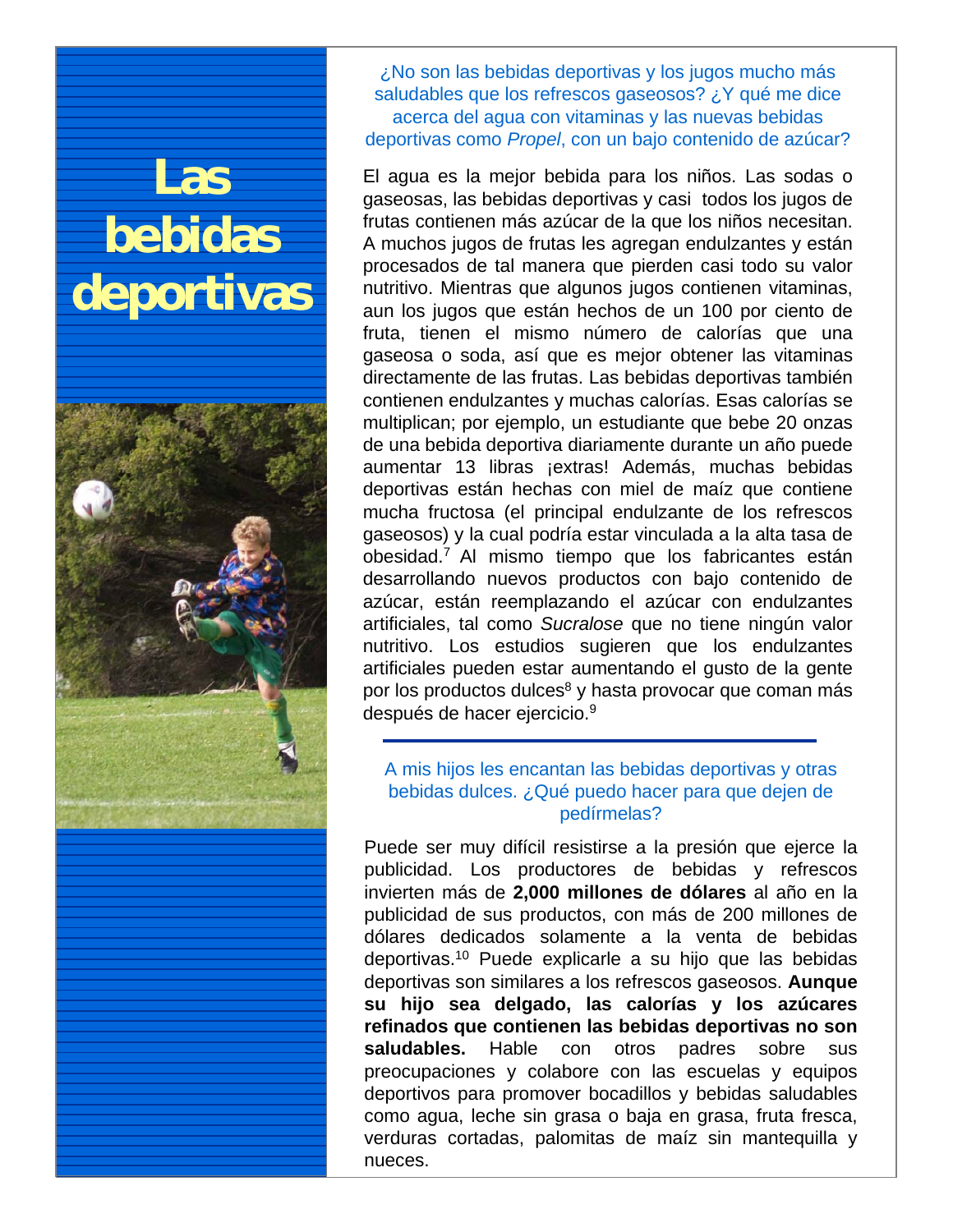Si los atletas profesionales promueven y consumen bebidas deportivas, ¿no deberían hacer lo mismo mis hijos? Quiero que ellos tengan el mejor desempeño. Así que ¿por qué no deberían beber lo mismo que beben los profesionales?

En  $5^{1-5}$  de cada  $6^6$  estudios, los atletas entrenados que bebieron agua o bebidas deportivas tuvieron el mismo desempeño al ejercitarse intensamente durante menos de una hora. Al ejercitarse durante más de una hora, los atletas mejoraron ciertas actividades extremas, como sus marcas de tiempos en carreras a alta velocidad, cuando tomaron bebidas deportivas en vez de agua2. Este tipo de bebidas pueden ser apropiadas para los niños que practican deportes competitivos que requieren un ejercicio intenso de más de una hora. **Pero durante la jornada escolar y la mayoría de los deportes, el agua es la mejor bebida para los menores.**

#### ¿Es bueno tomar bebidas deportivas y otras bebidas azucaradas de vez en cuando? ¿Qué tan seguido está bien?

El consumo de bebidas azucaradas se ha incrementado en un 500 por ciento durante los últimos 50 años. Hoy día, el estadounidense promedio bebe **50 galones** de gaseosa al  $a\tilde{p}$ <sup>11</sup> lo que equivale a alrededor de  $i$ 75,000 calorías anualmente! Las sodas y las bebidas deportivas no proporcionan ningún beneficio nutritivo a los niños y pueden contribuir a la obesidad7. No es bueno consumir bebidas deportivas ni siquiera una o dos veces a la semana durante el entrenamiento o partidos; se recomienda que los niños no tomen bebidas deportivas o azucaradas de manera habitual. Sin duda habrá eventos o fiestas en las que estas bebidas serán la única opción, pero es mejor no hacerlas parte de la rutina normal.

#### A mis hijos no les gusta el agua y detestan beber de las fuentes de agua potable en la escuela. Casi no toman agua embotellada. ¿Qué puedo hacer para que beban el agua que necesitan?

Los estudios han demostrado que cuando los niños juegan activamente toman suficiente agua, si esta está disponible en lugar de las bebidas deportivas endulzadas.<sup>1</sup> Hay ciertos órganos en el cuerpo que detectan cuando el nivel de fluidos está bajo y estimulan los centros de sed en el cerebro que nos hacen beber. Durante casi todas las actividades, los niños tienden a beber para satisfacer las necesidades de su cuerpo.